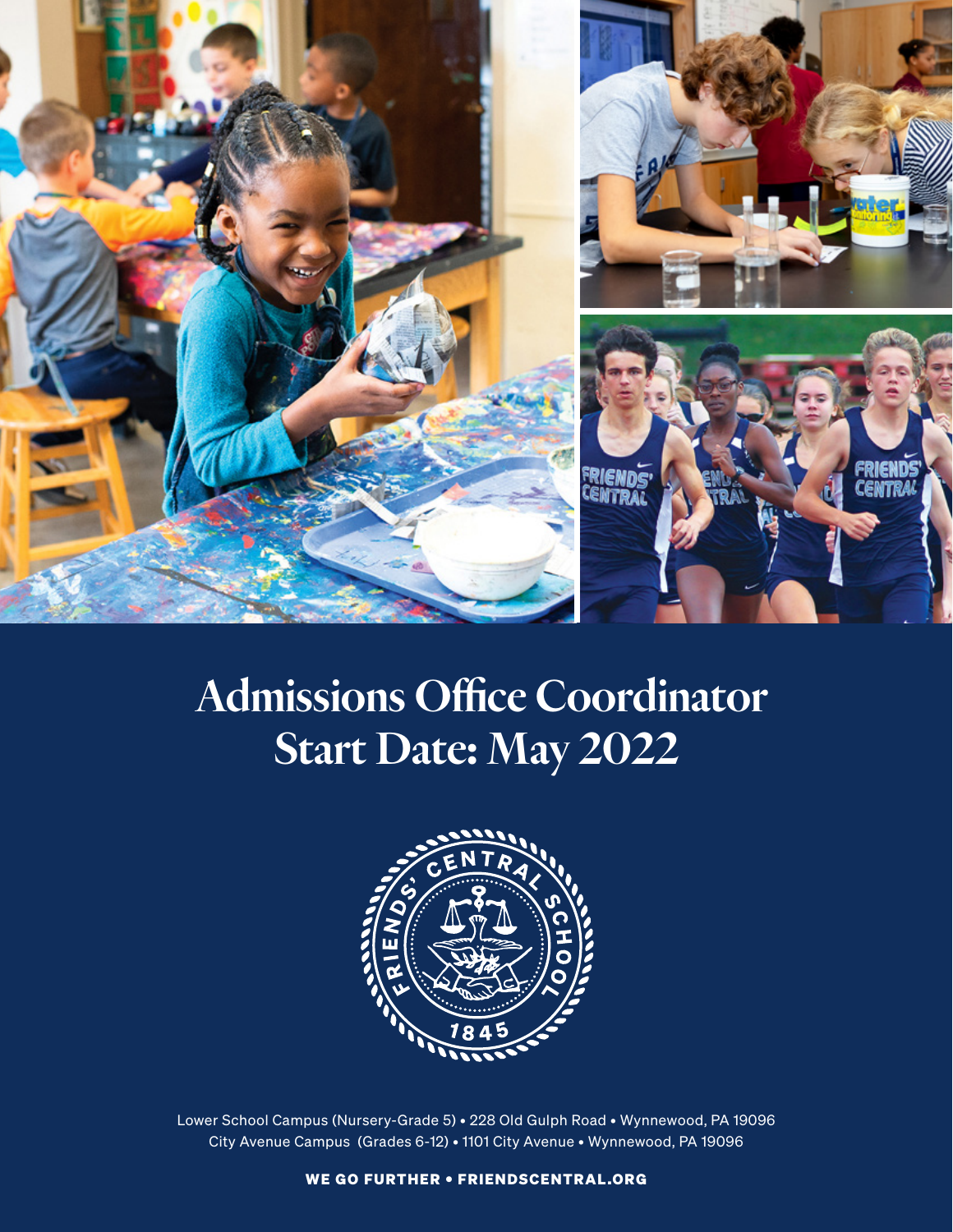#### **Friends' Central School Overview**

Friends' Central School is an independent, coeducational Quaker day school founded in 1845 and serving approximately 800 students in Nursery through grade 12. Located in the Philadelphia suburbs, the School has two campuses. The Middle & Upper Schools are located just outside of West Philadelphia in Wynnewood, and the Lower School is on our Old Gulph Road campus in the heart of Wynnewood.

The exceptional faculty at Friends' Central offers a curriculum that cultivates the intellectual, spiritual, and ethical growth of our students. Our pedagogy is grounded in continuing revelation, reflection, integrity, and a willingness to accept responsibility. From Nursery to grade 12, our students participate in a process designed to foster creative, critical, and flexible thinking, along with compassion. As they transform from playful children to skilled, self-possessed teenagers, they are always intellectually curious and engaged thinkers. Friends' Central prepares graduates to succeed in college and in life.

### **Admissions Office Coordinator**

Friends' Central School seeks a full-time, 12-month Admissions Office Coordinator, reporting to the Assistant Head of School. The Admissions Office Coordinator will be an integral part of the Admissions Office and a key link between the Admissions and Communication teams.

## **Responsibilities**

- Serve as the first point of contact for prospective families
- Coordinate Admissions Office logistics
- Support the Assistant Head of School with daily calendar and other administrative and organizational tasks
- Manage the office calendar
- Provide event support, including occasional work during evenings and on weekends
- Organize Admissions leads and provide weekly reports
- Work with the Communications and Admissions teams to help generate and disseminate marketing materials
- Serve as the office manager, scheduling team meetings and personal tours, keeping meeting agendas, and managing billing and attendance
- Track data relating to events and outreach
- Understand the academic schedule, and assist student visitors as they explore FCS
- Serve as a superuser for the Veracross Admission Module and Hubspot, our inbound marketing software
- Maintain the Admissions suite such that we are always ready for visitors